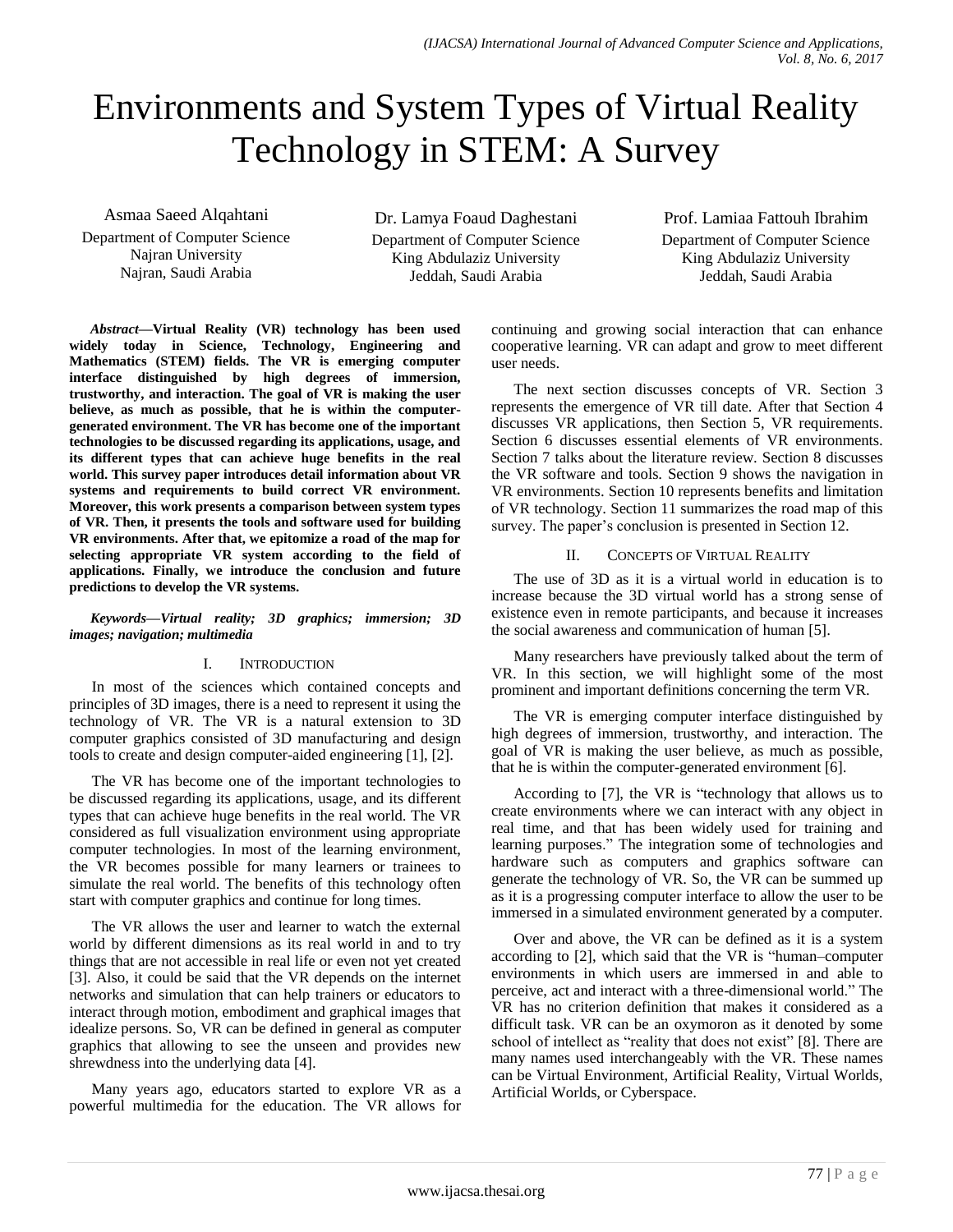The Virtual Environment (VE) defined as a digital space in which a user's movement is tracked and his or her surroundings playback, or numerals composed and offered to the senses, by those movements. For instance, when educators start using computer playtimes it can be noticed that handlebar movement can be followed and tracked and his or her character moves forward, rendering a new environment [9].

#### III. EMERGENCE OF VR TECHNOLOGY

The term VR came from Jaron Lanier, who is the founder of VPL Research. However, it was in 1965 that Ivan Sutherland published a paper entitled "The Ultimate Display" which described how one day; the computer would provide a window into virtual worlds [3].

VR came into public consciousness as a medical toy with equipment's including kid's MX Motocross, helmet, glove, and others which were discriminatory determined from the wider public and the price of this system will not be expensive. After that the companies, which produce the system of VR, directed to develop and provide the system for the data collected and analyzing it. This usage could be indicated that the VR often used in the application that is based on 3D space for analyzing and in the visualization of overall physical dimensions. The data used in VR substantially integrated due to the ability of VR to display 3D data with sounds and touch information [10].

The emergence of VR can be highlighted at the following main points [3]:

#### *A. Sensorama (invited in 1957, Morton Heilig)*

Sensorama is a machine patented in 1962. The system of Sencorama consisted of multi sensors that could make a chromatic film that previously recorded to be augmented by clear sound, smell, the wind and related vibration. The Sensorama was the first way to explore the system of VR. It had most of the features of such environment, but without interaction [11]. Fig. 1 shows the Sensorama machine. The Sensorama allow people to enter in the style of an interactive cinema [12].

## *B. The Ultimate Display (invented in 1965, Ivan Sutherland)*

Sutherland tried to suggest a definitive solution for the VR. The suggestion aimed to make system consists of interactive graphics, with sound, smell, and force feedback as the construction of an artificial world. Fig. 2 shows the proposed ultimate display.

The ultimate display suggests using like a Head Mounted Display (HMD) to be as a window for the VR [13]. Sutherland said in his words about the ultimate display, it as "room within which the computer can control the existence of matter. A chair displayed in such a room would be good enough to sit in. Handcuffs displayed in such a room would be confining, and a bullet displayed in such a room would be fatal." [12], [14].



SENSORAMA, INC., 855 LLOWAY ST., PACIFIC PALISADES, CALIF. 90272<br>TEL. (213) 459–2162

Fig. 1. Sensorama simulator device, [15].



Fig. 2. The ultimate display, [16].

## *C. The Sword of Damocles*

The Sword of Damocles is neither system nor the early concept of the VR. It considered as the first hardware of VR. The first Head Mounted Display (HMD) constructed by Sutherland. It contains sounds as stereo updated due to the position and navigation of the user. It is the implementation of the ultimate display.

#### *D. GROPE*

GROPE is "The first prototype of a force-feedback system realized at the University of North Carolina (UNC) in 1971". According to the notion of Sutherland's system, the UNC developed a system to force feedback devices and allow users feel simulated computer force [17], [11]. Fig. 3 shows the example of a force feedback device. It consists of a simple glove with a specific structure to give sensible feedback with "mechanically complex exoskeletal hand masters" [11].

GROPE aimed to combine both haptic display and visual one to produce a GROPE system. The latest prototype of GROPE is shown in Fig 4. It consisted of "ceiling-mounted arm coupled with a computer and was used by the chemists for a drug-enzyme docking procedure" [11].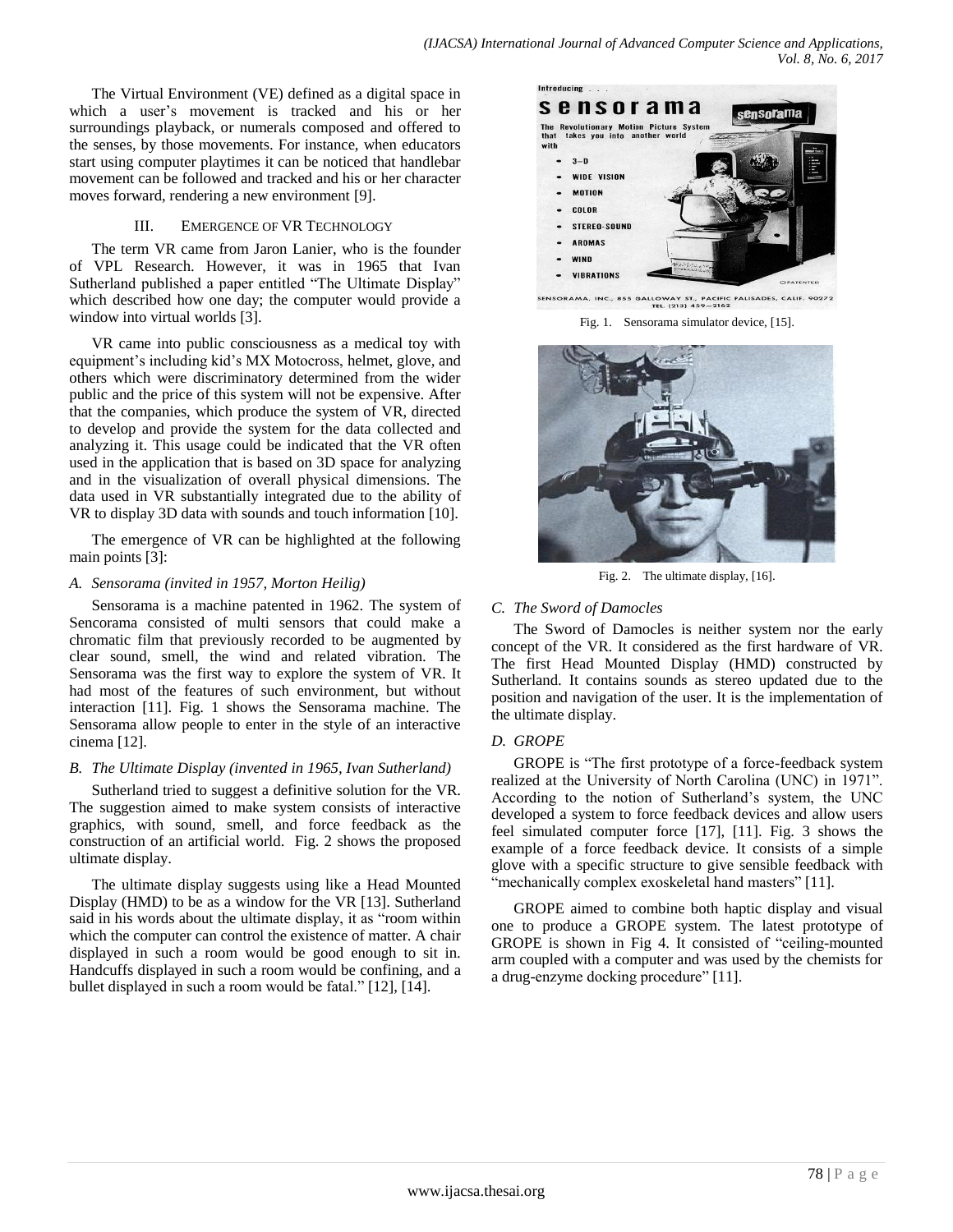

Fig. 3. Force feedback hand masters: (a) Master Manipulator, (b) force feedback structure for the data glove), [11].



Fig. 4. GROPE force feedback display, [11], [16].

#### *E. VIDEOPLACE (invented in 1975, by Myron Krueger)*

It is "a conceptual environment, with no existence." The VIDEOPLACE artificially created to allow the computer device to control the relationship, the images of users and the places in the scene of the graphic. The imagination shadow of users in VIDEOPLACE system is determined by the camera that posted on a screen. The user in this system can interact with other participants objects [11].

Fig. 5 shows the concept and components of video place. It consists of two rooms next to each other and in any place, camera captures the gesture of participants, a projection screen to control and monitor the movements of users. The images of users are seen by other participants in the second room. Each of the participants in both rooms can interact with the images of each other. The user can interact with images of himself, can zoom it, move it, rotate it, and shrunk it. The user also can interact with graphically represented [18].

## *F. VCASS (developed in 1982, Thomas Furness)*

Furness developed the "Visually Coupled Airborne Systems Simulator." It is a sophisticated flight simulator. The graphics are describing targeting used in this system by a fighter pilot who wears a Head Mounted Display (HMD [19]).



Fig. 5. Video place, [16].

## *G. VIVED (created in 1984)*

VIVED is an abbreviation of "Virtual Visual Environment Display" that created at NASA Ames with a stereoscopic monochrome HMD. VIVED was created to allow a person to describe his digital world for other people and see it as 3D space [19]. Fig. 6 shows an example of VIVED.



Fig. 6. VIVED, [19].

## *H. VPL (DataGlove created in 1985 and the Eyephone HMD created in 1988)*

VLP is a company who manufactures and created DataGlove and Eyephone HMD as the first commercially available hardware of VR for the public. The DataGlove was used as an input device. The Eyephone is a head mounted display unit and used to give the user the feeling of immersion [20].

## *I. BOOM (created in 1989, Fake Space Labs)*

Binocular Omni-Orientation Monitor (BOOM) is "a small box containing two CRT monitors that can be viewed through the eye holes." In the system of BOOM, the user can take the small box with his/her eye movements, move it through virtual environments and keep track of the box by the eye orientation [17]. Fig. 7 shows the BOOM machine.

#### *J. UNC walk-through project (created in 1980)*

This project was proposed at the University of North Carolina. Many of VR hardware are built to enhance the quality of the UNC Walk-through system such as, "HMDs, optical trackers and the Pixel-Plane graphics engine" [10].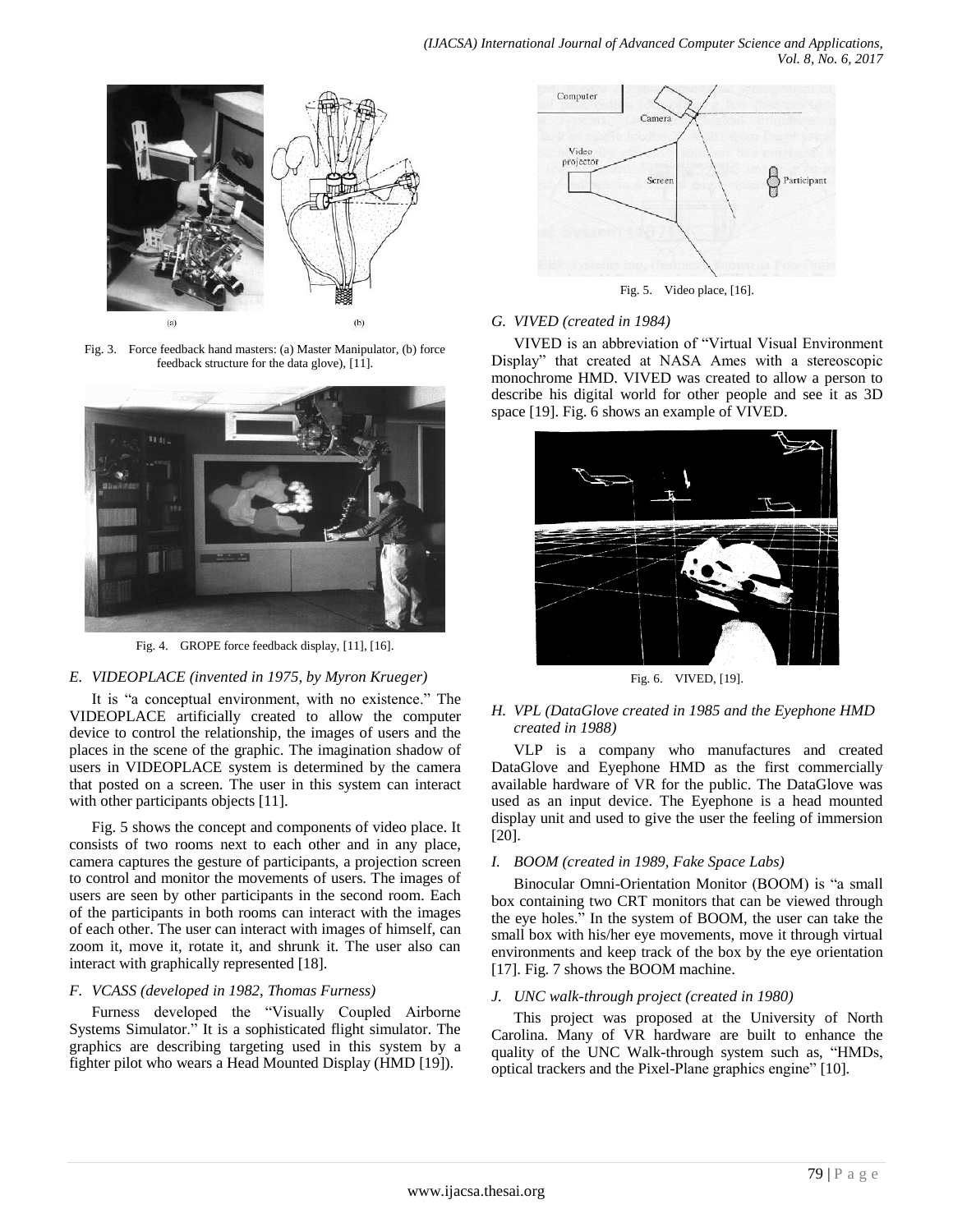

Fig. 7. The Binocular Omni-Orientation Monitor (BOOM), image by [17].



Fig. 8. Example for the Exploration of airflow using Virtual Wind Tunnel developed at NASA Ames: (a) outside view, (b) inside view [10], [11].

## *K. Virtual Wind Tunnel (created in 1990)*

Virtual Wind Tunnel developed to allow the monitoring and investigation of flow fields included with BOOM and DataGlove. The Virtual Wind Tunnel is developed at NASA Ames [3]. Fig. 8 shows an example of the Virtual Wind Tunnel. This type of VR helps scientists to utilize a DataGlove to input and manipulate "the streams of virtual smoke in the airflow around a digital model of an airplane or space shuttle. Moving around (using a BOOM display technology) they can watch and analyze the dynamic behavior of air flow and easily find the areas of instability" [10].

## *L. CAVE (invented in 1992)*

CAVE is "a VR and scientific visualization system." It uses stereoscopic pictures on the walls of the room instead of using HMD. In CAVE system, the user has to wear LCD shutter glasses "active shutter glasses" [14]. Fig. 9 shows the general structure of the CAVE. It consists of three walls and one door as the fourth wall "flat screens" with projectors to form four projection surfaces. In the CAVE "projection on all six surfaces of a room allows users to turn around and look in all directions. This allows the user to interact with a virtual environment in ways with a better sense of full immersion." [17].

#### IV. APPLICATIONS OF VR

Recently, the improvement of software and hardware of computer leads to develop and improve the VR technology and its applications. It has often been used by all the sides and fields of our daily life. Nowadays the user of VR technology is being used in most fields such as education, engineering fields, architectural design, medical practice, games, aerospace, different sports, warlike simulation and many other areas [21].



Fig. 9. Cave Automatic Virtual Environment (CAVE), [17].

The VR applications can be summarized as the following:

## *A. Medicine*

One of the most important and practical uses of VR technique is that it can be used in the field of medicine for a variety of tasks including computational neuroscience, molecular modeling, treating phobias, ultrasound echography, and others. The using of VR will certainly achieve a saving in both cost and time in a practical way in the process of both teaching and training. Another medical application area include VR training simulations that can be used to develop surgeons surgical skills, the main advantage being that no harm will come to animals or human being [22].

## Education and Training

The VR has long been used for education, training and various simulators have been developed for all types of tasks such as planes operation, submarines, power plants, tanks, helicopters, ships, cranes, trains, surgery, cars and air traffic control [23].

## Entertainment and Sport

It can also be said that VR can be applied in the field of sport, for instance, a round of golf can be played using large projection screens in which golf player must direct his ball towards a virtual green. Moreover, a bicyclist can also use VR systems to improve their visual experience when using cycling machines by using large projection screens that update the display according to the speed of that bicyclist. TV cartoons are starting to make use of real-time VR, for example, the BBC's Ratz the Cat, from a children's television program, is animated in real-time during a live broadcast using a tracking system on the puppeteer [21], [22].

## *B. Engineering and Architecture*

One of the most important usage for VR is the field of engineering. In other words, descriptions of engineering components can be viewed as lifeless drawings or static perspective projections, some of which were animated along a set path through a 3D model. Researcher in [22] indicated that the application of VR had enabled components to be virtually made, examined, gathered and tested with low cost and low time-consuming prototype production. For instance, architects can use VR to take themselves, or their clients, for a walk through the rooms or buildings they are designing. This allows the architect and client to get a real feel for the design and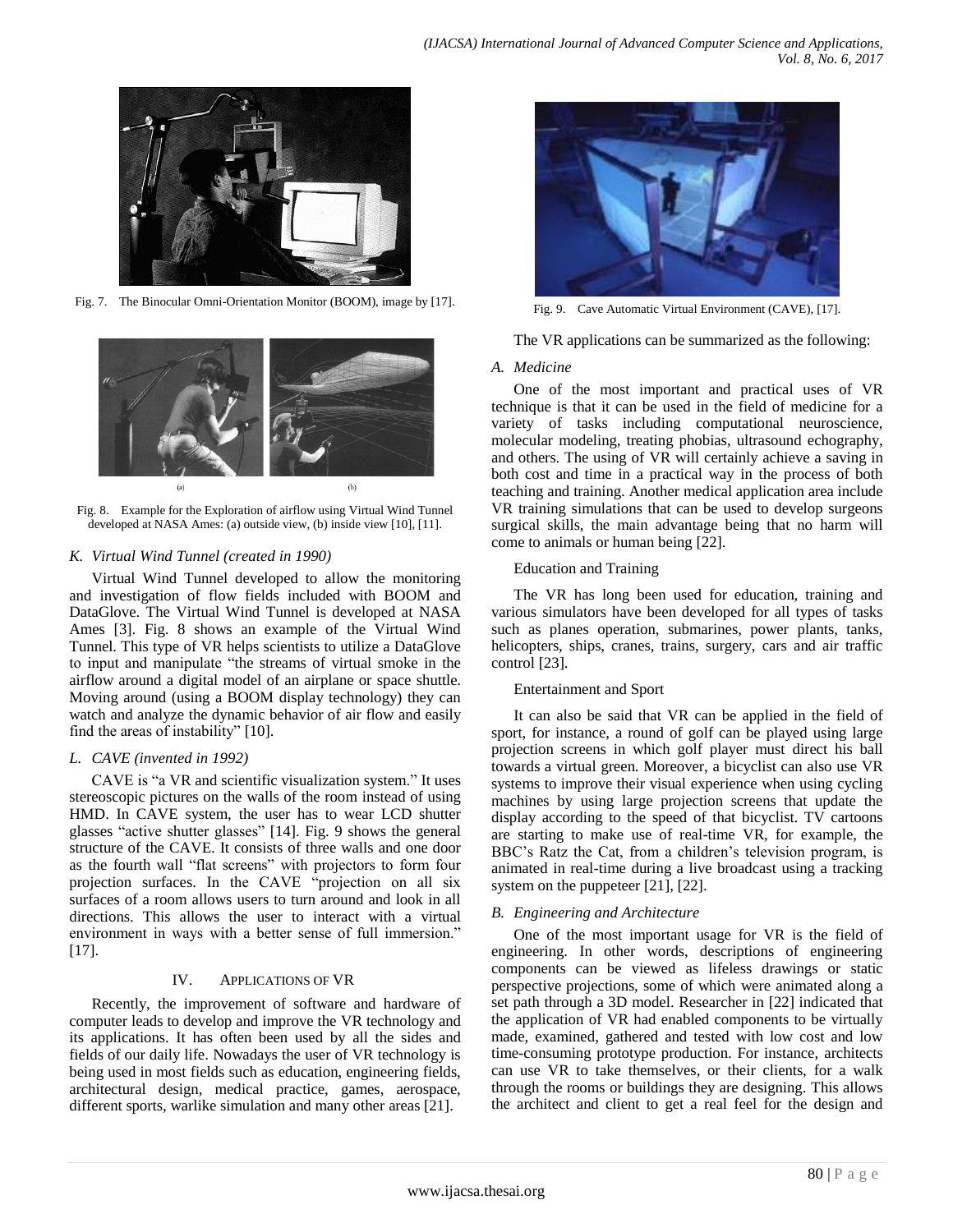allows for possible design changes to be visualized. The advantage of using VR for walk-through instead of CG animations is that the viewer is not restricted to a set path; they can explore the virtual design freely [23].

#### *C. Data Visualization*

Data visualization is the use of graphical representations of information to make certain characteristics or values more apparent. The Data visualization is especially the case for visualizing complex 3D data sets such as those arising from Computational Fluid Dynamics (CFD) calculations. Data is usually visualized by mapping geometric objects, such as arrows or particle clouds, to the data values. For example, to visualize air flow, arrows could be mapped to the data values where their width could represent volumetric flow rate, color represents temperature and direction represent the direction of air flow [22], [24].

## *D. Augmented Reality*

Augmented Reality (AR) "is an upgrade of VR where synthetic stimuli (computer- generated visual, audio or haptic information) are superimposed onto real-world stimuli. [24]" Using this application allows learners to understand and perceive the displayed the invisible information. For example, in the medicine field, during the surgery, there is artificially displaying the information from the interior of the body on the appropriate. Another example of using augmented reality is displaying the main information on a screen in industrial and martial devices. Augmented reality is also used in tourism, advertising, and in a mobile phone. In a mobile phone, this application can determine the location of the user, introduce for the user information about the nearest street with all places and landmarks [24].

## *E. Designing*

Designing using VR is not limited to a specific field. VR can be used to design the driving simulator, copying, and simulation of famous buildings that users can walk through a virtual historical building, in gaming and allow the user to interact with other users and exchange displays information with others [24].

## *F. Construction progress monitoring*

Construction progress monitoring has been recognized as one of the key elements that lead to the success of a construction project. On the other word, by performing advanced control, exact measurement and other suitable procedures and steps can be fulfilled in the specific time [25]. Accordingly, it will certainly be easy to enable the performance to be as close as possible to the desired outcome even if the structure performance significantly deviates from the main design. Nevertheless, the ways of data acquisition nowadays and its use in construction progress monitoring has tended to be manual and time-consuming. The complicated nature of construction works makes the detailed progress monitoring challenging. Current construction progress monitoring methods involve submission of periodic reports and compelled by their dependence on manually dense processes and limited support for recording visual information [26]. Recently, the techniques of image based visualization allow using reporting construction progress by using "interactive and visual approaches" [27].

The virtual models can be useful both in face-to-face classes and in distance learning using E‐learning technology. VR technique can easily provide chances to transfer technical education in ways not possible through traditional methods, thereby expanded the range of tools available to students to allow more educators and subjects are getting benefits. On the other hand, Birzina *et al*. [28] argued that to make a didactic application be used as an E‐learning tool, it should be reusable, accessible, durable and interoperable.

## V. THE VR REQUIREMENTS

Based on the definitions mentioned above and after having a look at the history of VR technologies, we would like to indicate and understanding the requirement of VR. According to [29] who asked the following question "if one were to create a VR that behaves like our world, what would be the requirements?" The researcher answered saying that the "information processing constancy" should be supposed by one and it operates the same trend for word processing regarding information processing in our world involves discrete management, certain processes for arithmetic matters, limited memory treatment. Accordingly, VR processing assumed to work the same way. The research [29] also indicated to the following requirements that are:

## *A. Finite processing allocations*

This requirement means that the processing creates the VR conducts as the real world around us allocates the processing in limited "finite" quantities. The finite processing allocations assumed that each amount of time, space, and power has a "finite information capacity."

Autonomy: Autonomy here means the VR assumed to conduct by itself as the real world behaves without external data and information input [29].

## *B. Consistent self-registration*

This requirement means the VR conducts like the reality to register itself systematically to internal "observers." The reality registered when light from the world interacts with our eyes, also in the same world. For a VR to "register itself" as we do, internal interactions must be consistent on each local "observer [29]".

## *C. Calculability*

Calculability requirement means the VR conducts like the real world that should calculate at all time. The source in the system of VR should enclose each calculation does finite and not tend to infinity. For example, "the processing demands of some many-body calculations explode to incalculability".

All these above requirements affect the system to be VR. The requirements are like constraints for making VR in the real world.

Another researcher [30] indicated in his research that the three primary requirements to develop the environment of the VR are:

*1) Performance*: The VR environment requires low latency with a high rate of the frame. It is inconvenient for the user if the performance of VR environments is poor. Then, the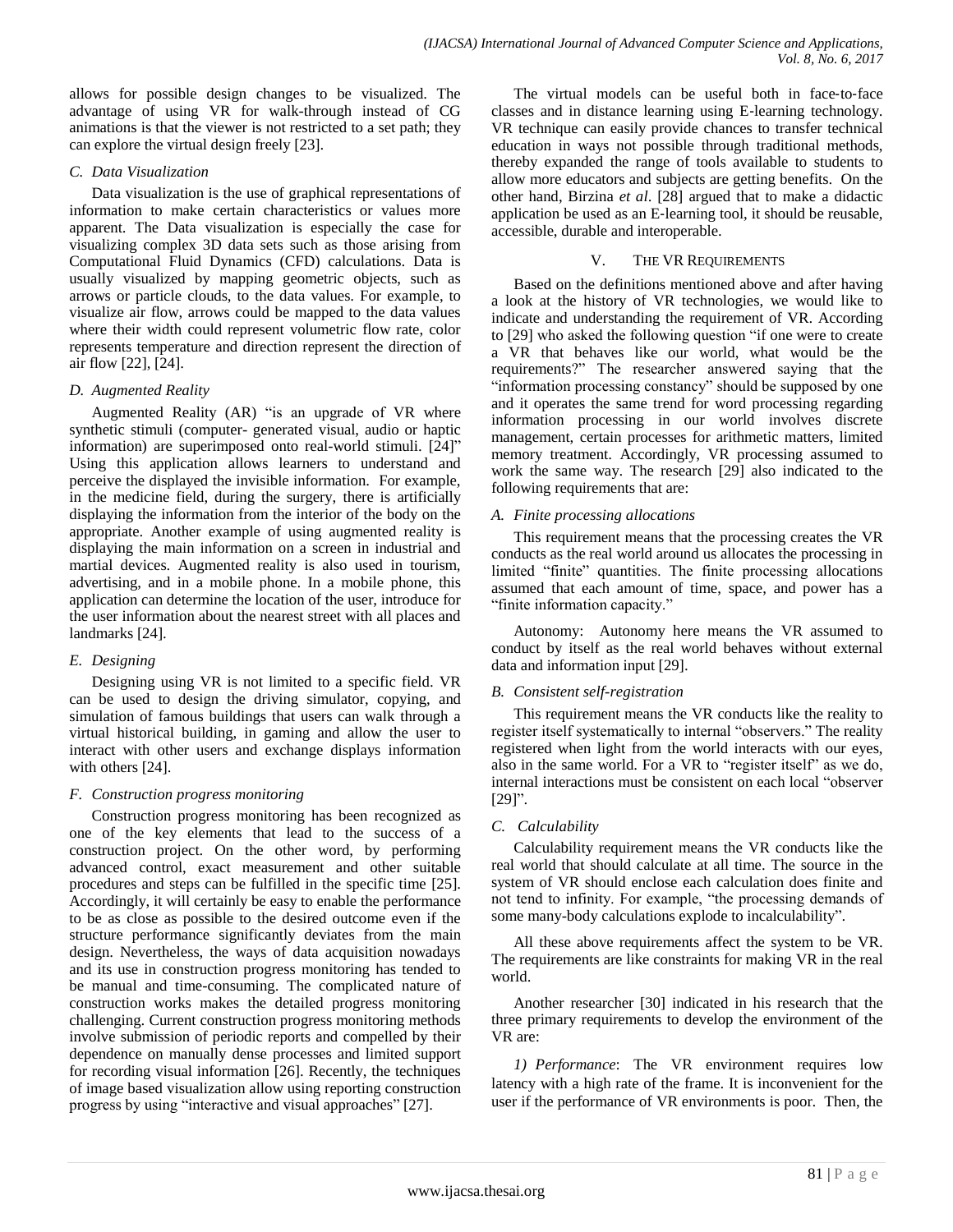systems of VR have to get the benefits of available resources such as special graphics hardware and processors [30].

*2) Flexibility*: The devices and software used in development, VR environment should adjust with that devices and software configurations. That configuration has to be new [30].

*3) Ease of use*: The required VR environment to be developed has to be learned and configure easily by the user. "The Application Programming Interfaces (APIs) and languages used to create applications should be cleanly designed and should hide as much of the system's underlying complexity as possible" [30].

The interaction technique by the users of all three types of VR systems is one requirement of the user interface for the users of VR technologies. The requirements are input, output, and the interaction [24]. Interaction in VR systems is essential because it "outlines the mapping path between the user and the VR environment and determines how the environment will react when the user interacts using the input devices" [31]. The interaction technique gives the users the ability to navigate and travel in the virtual environment.

There are three types of interaction technique as it is tracking technique in VR systems. The types are navigation, object selection and manipulation, and system control (view control) [24], [32].

Navigation means choosing an orientation in space or place to determine the specific location of an object [33]. Navigation is tracking that allows users to move and travel inside virtual environments [24].

The navigation task of interaction furthermore divided into three main categories. The categories of navigation are exploration, searching, and maneuvering. Navigation with all its categories allows the user to locate the standpoint at more beneficial points to perform a particular task [31].

Object selection and manipulation enables the user to track a specific object in VR environment by using the hand of the user and to choose an object for manipulation. The user can perform the selection by gestures of hands, head orientation, eyes direction, or by using input devices such as mouse, keyboard, or joysticks [24], [32].

System control (view control) is called interactivity [34]. System control allows the user to communicate with a virtual environment (3D world) and allowing the communication among different users [24]. System control acts like a command performed to change the action of the system or the mode of interaction [31].

#### VI. ESSENTIAL ELEMENTS OF VR

The system of VR essentially has four basic elements. These elements determined by researchers Sherman and Craig [35]. The elements are the following:

*1) Virtual World*: It is a world generated by a computer. The virtual world consists of objects and principles of space. Those objects and principles integrated with each other by relationships.

*2) Immersion*: It makes the sensibility of the world as the user lives inside it and can touch it. Immersion not being just seen the world without sense it.

*3) Sensory feedback*: This element allows the user to reach a sensible result based on what is the input by the user. The sensibility result also based on the user place, action, and navigation.

*4) Interactivity*: This fourth element is responsible for offering the realization and for representing the virtual world. It allows the user to interact with objects in virtual world place.

These four elements are the basic elements in the VR system by using a computer.

## VII. TYPES OF VR SYSTEMS AND HARDWARE

The different types of the VR systems are classified according to different usage of technological supply. Those various supplies and equipment are represented in various displayed hardware and interaction devices. "VR systems are classified according to the level of immersion they provide, ranging from semi-immersive (or desktop) VR to fully immersive VR to augmented reality (AR)" [31].

The different types of VR systems that use various technological devices and perform different functions are shown through the following explanation:

## *A. Immersion Systems (Fully-immersive)*

The immersion type of VR systems requires the user to wear a data glove and HMD that tracks the user's head movements that then changes the view [22], [24]. CAVE is an example of fully immersion technology. CAVE designed and implemented to deal and treatment the challenges of creating a one-to-many visualization tool that utilizes large projection screens [32].

This type of VR system encases the audio and visual perception of the user in the virtual world and cuts out all outside information so that the experience is fully immersive. This type of technology is expensive and has some disadvantages, including less determining images, burden and environmental problems concerning simulators [31]. The user using full immersion of VR technology has the ability of feeling of being part of the virtual environment. An example of using this type of VR is in a virtual walk-through of buildings as one application of full immersion [8].

The examples of using full immersion of VR are shown in Fig. 10. It represents the "Light Vehicle Simulator" of fully immersed used for training purposes. This type of simulator allows users to learn how to deal with and respond to emergencies and risks when the user is driving the vehicles on mine sites [32].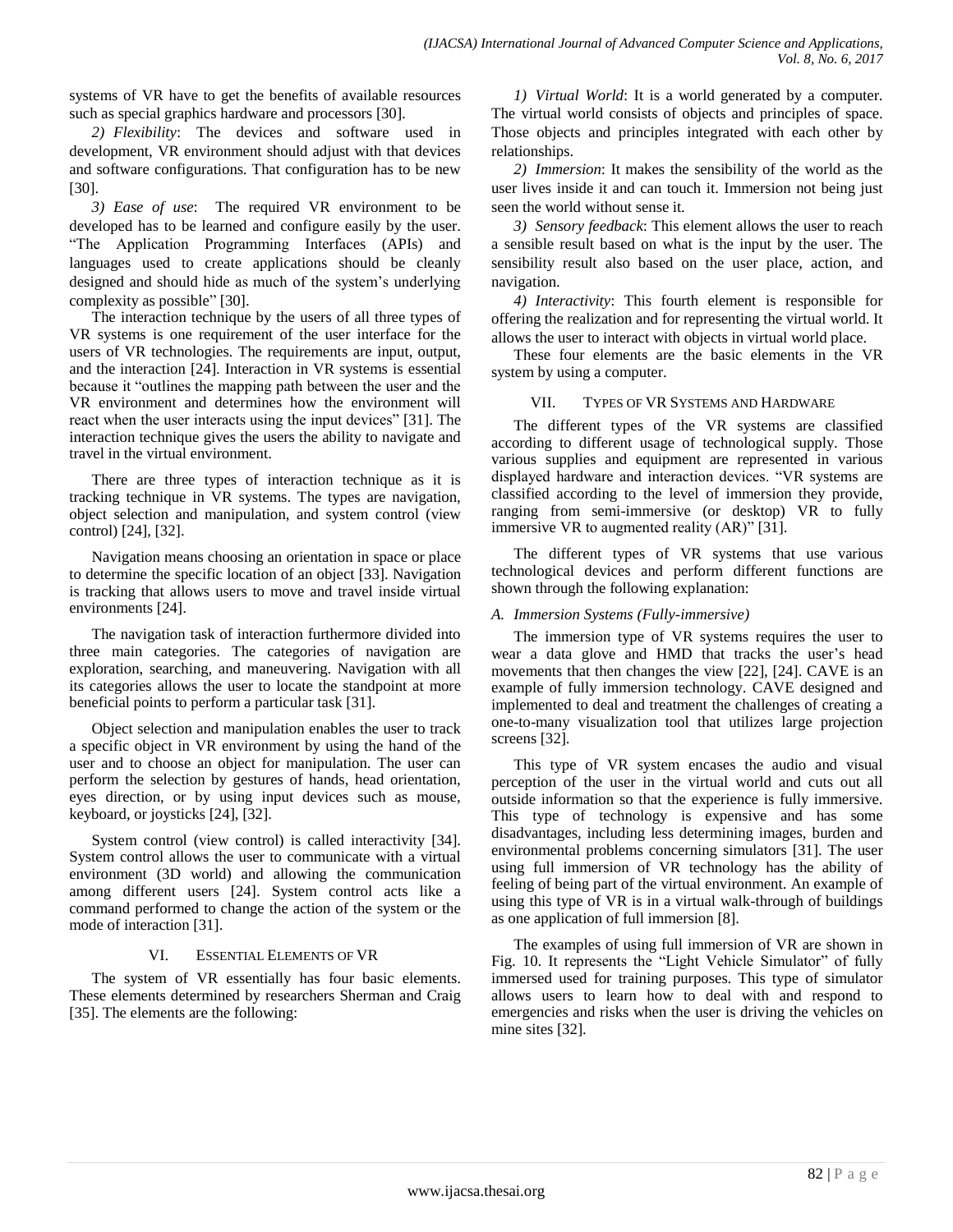

Fig. 10. Example of using the light vehicle simulator in full immersion VR.



Fig. 11. An example of using only a computer in desktop VR system.

#### *B. Non-Immersive system*

The non-immersive system is often called desktop virtual reality (without any input devices) and based on the displayed screens as it is a window to the virtual world without additional devices such as HMD, and it is sometimes called Window on World (WoW) systems [3], [36]. The most widely used VR system is the desktop system that consists of a standard computer monitor to display the virtual world. Although these systems provide a lower level of presence and perhaps interaction, they can achieve satisfactory levels of graphic quality, user comfort and convenience and lower costs [22], [34].

The desktop VR system is the least types of immersion and lowest cost of the VR systems. Non-immersive type of VR is the least sophisticated components and mostly used in education [8].

Examples of desktop VR systems are video games and other examples represented in Fig. 11. It shows the nonimmersion system based on the screen that contains only 3D display without any interaction. It combines VR with realworld attributes by integrating computer graphic objects into a real-world scene, but without interacting with objects that in screen [31].

*(IJACSA) International Journal of Advanced Computer Science and Applications, Vol. 8, No. 6, 2017*

Another form of desktop VR system is a virtual world. It used in education to support the learning and enhance the user to understand and observe the information. Pull together systems of the virtual world provides interactions among humans through many avatars [31]. Many of open-source software packages such as "Second Life, Active World, Open Simulator, and Open Croquet" are available to construct virtual worlds [37].

#### *C. Semi-Immersive system*

The third type of VR systems also called hybrid systems. The semi-immersive is a development desktop VR and include additional devices such as Data Gloves. It keeps the simplicity of the desktop VR system, but with a high level of immersion and using physical models [8]. In semi-immersive, the displayed virtual environment is set up onto the recognized real environment [24]. For building semi-immersive system, the requirement is displaying, tracking sensors, and user interfaces [32].

The semi-immersive system consists of VR and real world attributes by embodying objects of computer graphic into the scene of the reality. The input to this type of system is entered and controlled by the users such as a mouse, keyboard, interaction styles, glasses, and joystick [31]. It allows the user to interact by using the hands and sometimes wear glasses or DataGloves.

The displayed information such as text, graphs, and images are jutting onto the transparent screen to allow the user to interact with the real environment. An example of using hybrid systems is shown in Fig. 12. Fig. 13 represents example for semi-immersive systems [38], [39].



Fig. 12. Example of semi-immersive, (1) projection screen, laptop, and Iglasses; (2) conventional monitor, keyboard, and mouse, [31].

The following Table 1 displayed the main differences among the three types of immersion VR system:

TABLE. I. COMPARISONS AMONG THE THREE TYPES OF VR SYSTEMS

|                     | Fully-<br>immersive | Semi-Immersive          | Non-immersive     |
|---------------------|---------------------|-------------------------|-------------------|
| Resolution          | High                | High                    | Medium -<br>Low   |
| Sense of<br>nersion | Low-Non             | Medium -<br>High        | Low               |
| Interaction         | Low                 | Medium                  | High              |
| Price               | Lowest cost         | Relatively<br>Expensive | Very<br>Expensive |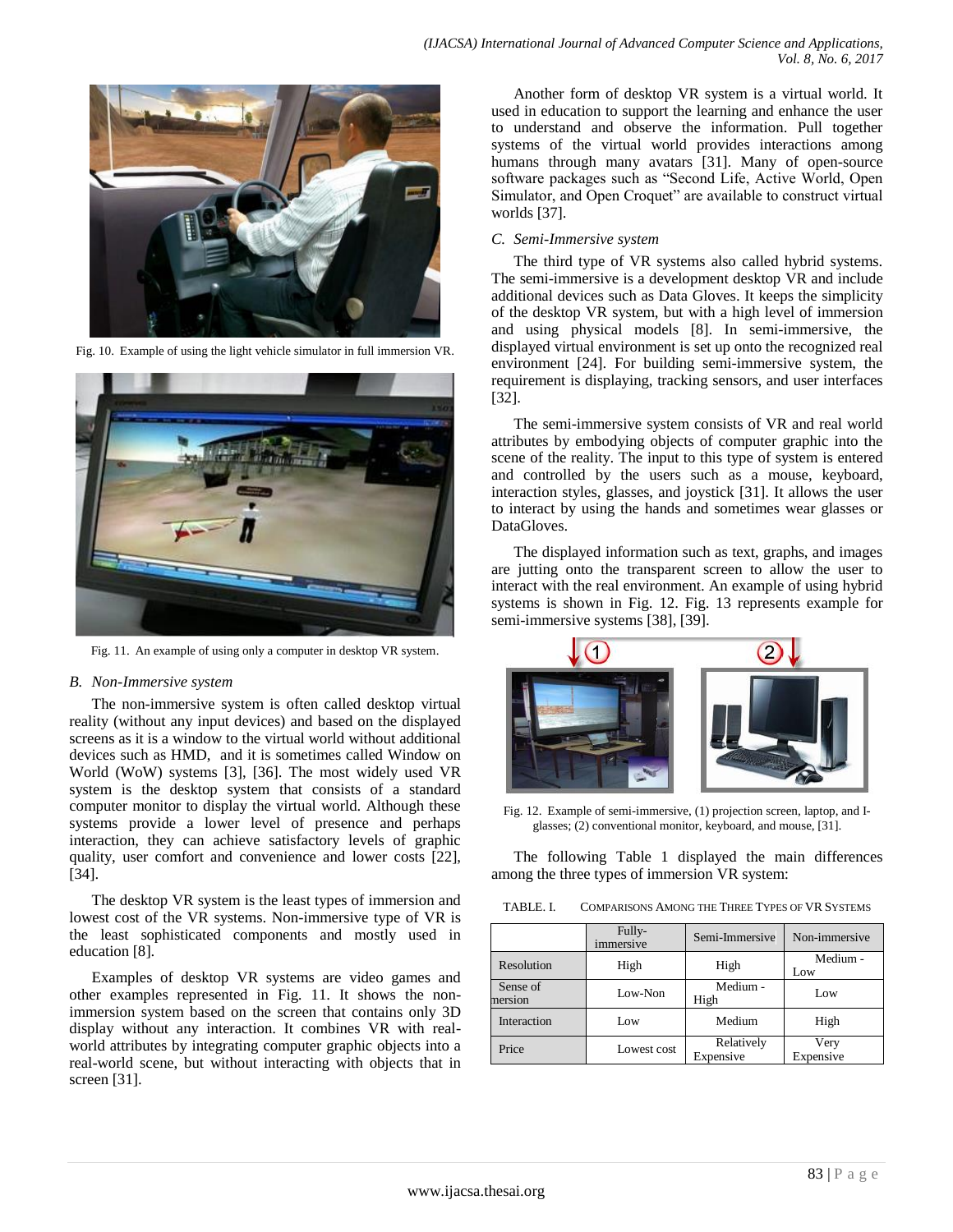| Free of Charge Software                                                                                                                                                                                                                 | <b>Inexpensive Software</b>                                                                                                                                                                                                                                                                                                                                                                                                    | <b>Moderately Expensive Software</b>                                                                                                                                                                                                                                                                                                                                          | <b>Expensive Software</b>                                                                                                                                                                                                                                                                                                                                                                                   |
|-----------------------------------------------------------------------------------------------------------------------------------------------------------------------------------------------------------------------------------------|--------------------------------------------------------------------------------------------------------------------------------------------------------------------------------------------------------------------------------------------------------------------------------------------------------------------------------------------------------------------------------------------------------------------------------|-------------------------------------------------------------------------------------------------------------------------------------------------------------------------------------------------------------------------------------------------------------------------------------------------------------------------------------------------------------------------------|-------------------------------------------------------------------------------------------------------------------------------------------------------------------------------------------------------------------------------------------------------------------------------------------------------------------------------------------------------------------------------------------------------------|
| Software products that are free<br>(commonly referred to as<br>freeware or shareware) are<br>copyrighted, and commercial use<br>is often restricted. Examples<br>include Alice, DIVE, and the<br>common VR Modeling Language<br>(VRML). | Computer games are classified within<br>the commercial VR programs. This type<br>of programs is currently at the forefront<br>of VR technology. The games can<br>feature realistic graphics and sound,<br>interaction, are distributed cheaply and<br>are used by millions of people. 3D<br>editors are also available which allow<br>players to modify and even create their<br>own 3D worlds for these game<br>environments. | The software in this category does<br>not require any expert hardware<br>beyond the basic computer system. It<br>has many of excellent professional<br>packages, three of which are World<br>Tool Kit, which is a toolkit<br>consisting of a library of<br>programming functions, VR Toolkit<br>which is an authoring package and<br>Macromedia Director Shockwave<br>Studio. | The VR software packages in this<br>category are typically aimed at the<br>professional market and can often<br>require high computer specifications;<br>these are known as a workstation or<br>Rackable Systems Inc, which<br>nowadays is known as Silicon<br>Graphics International (SGI) system.<br>These categories often demand much<br>expensive hardware, such as that<br>used in flight simulators. |

TABLE. II. CATEGORIES OF VR SOFTWARE ACCORDING TO ITS FINANCIAL VALUE

## VIII. VR SOFTWARE AND TOOLS

According to increasing and using the VR technology in many fields around the world, the tools and software to develop and use VR systems are available and still growing. To realize the applications of VR systems, the software is the key factor to recognize those applications [23].

There are two main types of VR software available: toolkits and authoring systems. Some of the VR applications are the framework, while others are complete development environments [22], [40]. Every VR environment is created and constructed by many aspects (modeling, coding, and then executing) and these aspects should be integrated into a single package [30].

The first type includes special programs for library usage that allows a proficient programmer to create a VR application by introducing a set of functions (Toolkits). However, the authoring systems are a simple program created without having recourse to detailed programming, but with graphical interfaces. In Table 2, there are some VR toolkits and authoring software applications available as shown through the following points, ranging from software packages that are free to use for those that are expensive [22]:

The software of VR technology has four main components that are "3D modeling software, 2D graphics software, digital sound editing software and VR simulation software" according to Onyesolu [40].

#### *A. 3D modeling software*

It is a program used to inspire 3D images using a computer and then build geometry objects in VR environments. Examples of tools used in this component of software are:

*1) Autodesk 3d Max:* It has another name that is 3D Studio MAX. It is extensive with many sides 3D application used in film, TV, video games and architecture. It works with Windows and Apple Macintosh operating system.

*2) GL Studio:* It makes interactive 3D graphics with the user interface. GL Studio based on a programming language that is C++ and OpenGL source code to create virtual worlds with interfaces.

*3) Electric Image Animation System (EIAS):* Creates animated 3D environments. Mostly it used to generate films such as Hollywood that used it extensively.

*4) Maya:* Maya software is used in to create the movie, and on TV, and to create gaming industry with the 3D virtual world. It is compatible with many operating systems Windows, Linux, and Mac. Many other examples such are Massive, Cobalt, Cinema 4D, and AC3D. It can call either 2D graphics editor or drawing program. It used to play and operate objects in 3D constructions to support the visual details.

#### *B. 2D graphics software*

The 2D graphics software creates images, diagrams and manipulates it by using the mouse, graphics tablet, or similar hardware.

This type of 2D software is also used in drawings such as electrical, electronic diagrams, topographic maps, and fonts in a computer. It is a program used to integrate the components of VR and how its objects conduct and set the rules to guide VR environment to follow it.

#### *C. VR simulation software*

An example of this simulation software is OpenSimulator (OpenSim). It is a 3D application server to create a 3D environment; it has many tools for developers to improve and build various applications such as chat application among avatars. OpenSim supports many programming languages such as Linden Scripting Language, C#, and JScript and VB.NET to develop the application.

Another example of VR simulation is Ogoglio. It is an open source 3D graphical stage used to build online spaces for artistic collaboration. It is considered as scripting language similar to Javascript. It is compatible with Windows, Linux, Solaris operating system and can run on any browser.

Another example is Flexsim DS. It is considered the advanced 3D simulation recently. FlexSim DS used to build distributed VR environments through networks.

## *D. Digital sound editing software*

This type of editing software is used to edit and mix sounds in VR environments with other objects available in the same environment. Examples of sound editing software are Audiobook Cutter Free Edition, Creative Wavestudio, FlexiMusic Wave Editor, Goldwave, Media Digitalizer, and mp3DirectCut. VR environments can be constructed and build 3D objects with animation and user interfaces with integrated a programming language with the language of VR that is VR Modelling Language (VRML) [41]. VRML is a modeling language written easily to represent Scalable Vector Graphics (SVG). VRML can be used alone and viewed on a player or a viewer or onto a Web browser with an additional plug-in to run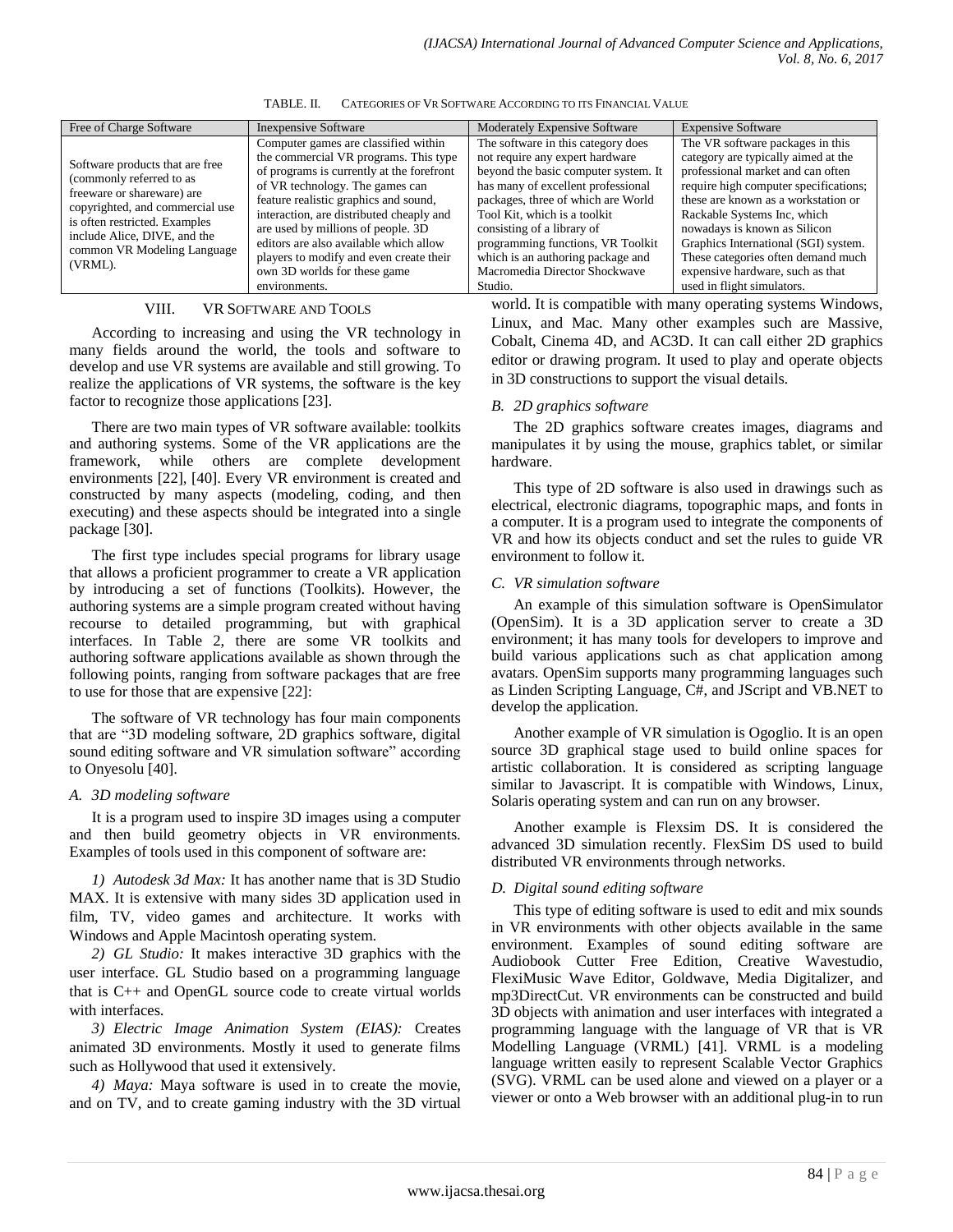it [42]. Most of the 3D environments and the interactive virtual world constructed and created by using VRML language that has improved through different versions since its inception in 1994 [43].

Nowadays, VRML became one of the most common 3D languages and filed to construct VR. VRML mostly used according to feature that it can easily access data structure essentially. VRML files can be downloaded and executed on a computer independently. However, it needs an additional plugin to run and operate on any player or viewer [34].

## IX. NAVIGATION IN VR ENVIRONMENT

The VR consists of 3D objects as any another animated 3D image. There are three components which distinguish between the VR and other 3D objects and multimedia such as television and multimedia. Three main components to make VR are: navigation, immersion, and interaction [31], [44].

*1) Navigation*: It is the essential tool for the usability in the VR. It is the main part to form virtual environments [45]. The navigation task allows the user to move from one place to another one in the VR. It provides the user the guidance about the destination and place of 3D objects [46], [44].

*2) Immersion*: It allows the user the feel of sense and presence as in the real world. The feeling of immersion could bring by the 3D objects, by the interaction with it, and by the navigation through the VR environment.

*3) Interaction*: It is done between the user and the objects in the virtual world to give the user the feeling of presence and the feel of acting within the reality environment in real time [31].

In the VR, the main component which leads to the other components is the navigation. The navigation behaviors in VR allow the user to interact and manipulate the 3D objects by input/output devices. The devices in a semi-immersive (developed desktop VR) are like mouse, keyboard, 3D mouse, and joystick. These allow the navigation in VR to improve the spatial presence (cognitive map) of the user [47], [48].

The cognitive map means the mental images. The first term of the cognitive map used by Tolman to mean the cognitive map is the description of the mental representation of spatial information and it is the internal (mentally) representation of spatial environments [49]. The cognitive map used to solve the spatial problems (visualization) such that we need in our research by the navigation as many types of research conclude it [50], [51].

The interaction in VR has three types of tasks. The tasks are navigation, manipulation (selecting), and system control [31]. The navigation task as we know is moving from one point to another among 3D objects in VR. It allows the movement between many different locations in the virtual world. The navigation task consists of two components that are [52], [53], [31]:

*1) Travel (the motor component)*: means the movement from one particular location in virtual space to another one.

*2) Wayfinding (the cognitive component)*: means the process of connection to find the paths in VR to travel through it. The wayfinding and travel build up and improve the cognitive map (spatial visualization).

Moreover, the navigation task classified into three categories that are maneuvering, search tasks and exploration allows the user to navigate (move) and travel from one viewpoint in VR to another point of view.

The manipulation (selecting) is selecting a specific object in VR and by choosing the user can start the manipulations such as rotate, zoom in, zoom out, and flying over the objects. Selecting allows the user to apply a specific command for the selected object and to change the attributes of the selected object. The third component is system control. It is the changing of the state of a system or mode of interaction [31], [44].

The navigation, cognitive map, and wayfinding have a relationship with each other. The navigation and wayfinding improve the cognitive map (spatial skill) to solve the spatial problems. The navigation and wayfinding are terms used interchangeably to refer to "a person's abilities, both cognitive and behavioral, to reach spatial destinations" [54].

The wayfinding is one component of the navigation task. Wayfinding does not mean the travel over the objects, but it means the tactical part of manipulation to allow the user of VR to apply the third part of VR environment in our model which we will build the system according to the framework of cognitive theory by Daghestani. The motion refers to the term of travel that allows users to move the objects in the virtual world [55]-[57].

So, the cognitive map by navigation and wayfinding helps to improve the visualization ability and skill in the VR to visualize the paths, locations, detail of objects and its features. The cognitive map allows the person to remember and visualize the structure of objects and its locations in the VR [54]. The navigation is the result of exploration, manipulation and searching in the virtual environments. According to the navigation, the spatial awareness (spatial visualization) is improved [58].

The navigation in VR and specifically in desktop VR (semi-immersive) can be done by the six degrees of freedom (6DoF). The navigation with 6DoF as shown in Fig. 13 support the spatial reasoning by allowing students to manipulate a model to examine its parts, scan its features, display many objects that make one solid model and compare these objects, define the spatial styling of an object [38].

The six DOF means can see the object from six sides that are: up-down; left-right; forward-back; pitch; yaw; and roll, and allow users to navigate and manipulate the objects in the VR environments.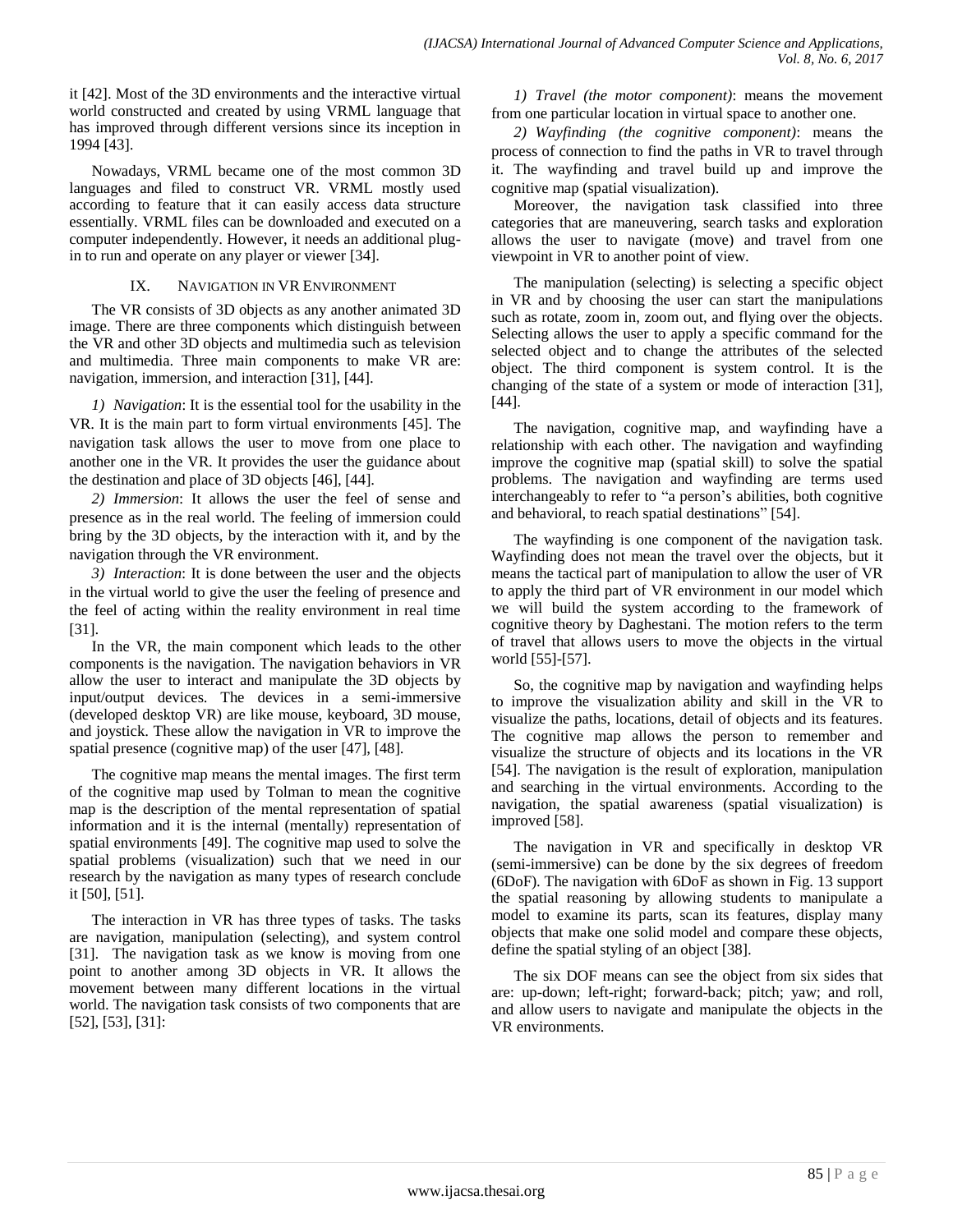

Fig. 13. Six degrees of freedom.

#### X. BENEFITS AND LIMITATION OF VR

Among the prominent advantages and benefits of VR, as it can help to change the circumstances surrounded the users or trainers to make them live in the actual situations saving both time and cost. In other words, VR can help to allow users in viewing world that is modeled inside computers and enable them to test and try things that are not normally accessible in our world or not yet formed [59].

The main advantages of VR could be as the following [32], [21], [22], [60]-[62]:

1) Any systems in technique could have many features that are either too small or large. The VR allow the user to monitor, control, and observe that feature in the normal scale system.

2) VR allows the user to feel and sense the "non-real time." Non- real time means a case or situation either offered in fast time or slow.

3) VR is safe more than the real world. So, it is used to enhance the education, training tools and experience. VR introduces the students with realism and interactivity.

4) Simulate the interaction and its speed or faster that in the real world.

5) Most of the systems in VR give the users opportunities to repeat the task until the user fulfills that task professionally with desired skills.

6) The virtual environment is much safer than the real environments.

7) VR technology gives the users of VR the ability of observations and monitoring from many numbers of views.

8) VR technology support and enhance the distance learning and avoid real danger, break the limitations of time, provides a riches of educational resources for students to allow them to explore learning independently. It enhances the selflearning.

9) VR is the most technology used to improve the engineering training, architected, and in the company of road and street, not only in engineering but also in medicine and education environments as we see in VR applications.

10)VR does not require users to present in the same place of training any system simulation that the user can train even if he/she is in another country.

11)By using 3D simulation in VR technology, the cultural information could be presented in 3D models from many angles. It allows people to sense and understand social science, landscape, and traditions of the real world.

Those advantages are not only the benefits of VR technology, but it could be the main characteristics of VR. The advantages of VR could not be counted so that the above features could be as many examples of its benefits.

However, there is no doubt that VR has been facing some noticeable, limitations and obstacles. As VR allows users to interact in real-time, this benefit needs a computer process to manipulate the virtual world with real-time as in reality. "The changes made on the virtual prototype will have to be reflected in real time; otherwise the best visual effects produced by this technology will be completely lost" [63].

Some types of VR system require much more money to create it such as in full-immersion system. Moreover, the VR technology should be improved and developed permanently as the world and techniques are increasing and improving.

#### XI. ROAD OF THE MAP FOR SELECTING APPROPRIATE VR SYSTEM ACCORDING TO THE FIELD OF APPLICATIONS

The features and drawback of each type of VR system depends on what application is used. Some application is extremely useful if it is implemented using fully, while it has not benefitted if it is implemented using non-immersive.

To clarify what we mean, we make a table for the applications with all three systems to show when the system is good or low to use the application. Table 3 illustrates the type of systems and whether it is appropriate or inappropriate according to the application used.

#### XII. CONCLUSION AND FUTURE WORKS

The importance of using the VR came according to the increasing demand for the invention with the correct perception of what studied in higher education for many majors. Some of these majors are math, computer science, medicine, and for sure in engineering.

The VR technology is introduced as an educational environment as innovation tool to enhance learners to be able to increase and improve the value of their solutions for solving the problem in complex life. The complex problem can be broken into small problems by breaking the complex problem leads learners to produce a unique solution, realistic and practical [64].

In this paper, we illustrate the concepts of VR systems and applications. We represented the requirements and essential elements to build a complete VR environment. Benefits and limitation of VR are also introduced in this survey paper.

A road map for choosing appropriate VR system according to the required application is finally presented based on the discussed VR systems, applications, and tools. For the future work, we advise selecting a VR system based on many criteria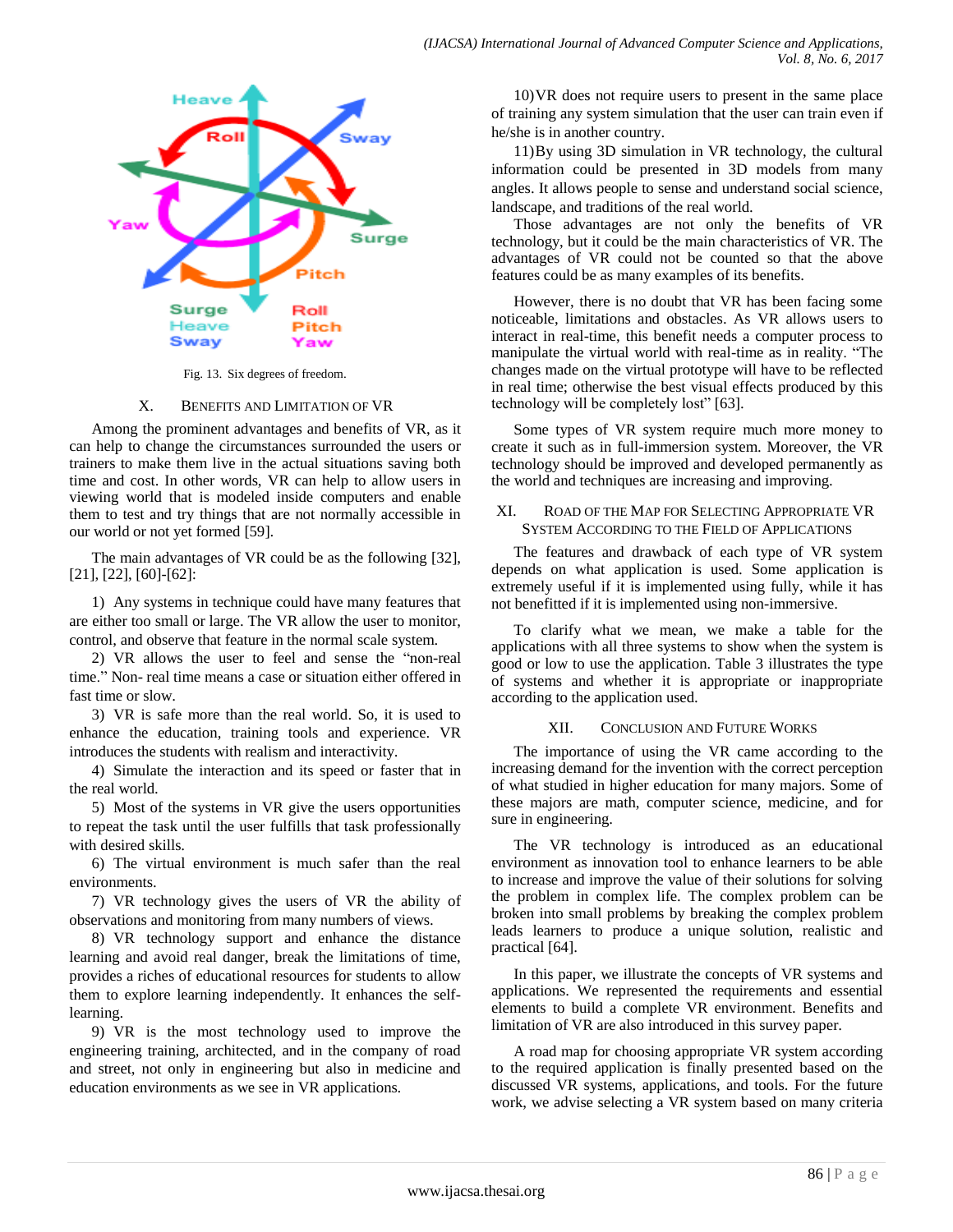such as price, the level of immersion, and goals of VR application.

**For the future work,** we will present another survey paper to compare among VR, AR, and Mixed Reality (MR) [8]. The MR combined both VR and AR. The MR keeps the feeling about the reality and generated virtual environment at the same time. An example of MR is Microsoft HoloLens. Moreover, it is proposed to use the MR in STEM fields which allows more interactions between the user and objects of the virtual environment.

| THE USING OF SYSTEM OF VR ACCORDING TO THE APPLICATIONS<br>TABLE. III. |  |
|------------------------------------------------------------------------|--|
|------------------------------------------------------------------------|--|

| Field                                  | <b>Fully-immersive</b>                                                                                                                                                                                                                  | Semi-immersive                                                                                                                                                                                                                                                                               | <b>Non-immersive</b>                                                                                                                                                                                                                                                                                                                                                                     |
|----------------------------------------|-----------------------------------------------------------------------------------------------------------------------------------------------------------------------------------------------------------------------------------------|----------------------------------------------------------------------------------------------------------------------------------------------------------------------------------------------------------------------------------------------------------------------------------------------|------------------------------------------------------------------------------------------------------------------------------------------------------------------------------------------------------------------------------------------------------------------------------------------------------------------------------------------------------------------------------------------|
| Medicine                               | Not effective to use fully-immersive in medicine<br>and will be very expensive                                                                                                                                                          | Use it in making surgery; no harm will<br>come to animals or human being.<br>Not costly for each autopsy's<br>experiment<br>Can take the training many times by<br>using the system. However, it will not<br>be helpful if fully-immersive or non-<br>immersive                              | It will not be useful if we use this system for<br>medicine                                                                                                                                                                                                                                                                                                                              |
| <b>Education</b> and<br>Training       | Fully-immersive is appropriate for training such as<br>driving, submarines, ships, cranes, and flight by<br>making flight simulator. It does not make useful<br>and leads to the goal for training if it used semi or<br>non-immersive. | In education, such as engineering,<br>drawing, cooking, soon, the semi-<br>immersive is the most efficient system<br>for education.                                                                                                                                                          | Non-immersive system such as AR is good<br>to show animated images, or convert images<br>to video from capture the page of a lesson in<br>education.                                                                                                                                                                                                                                     |
| Entertainment<br>and Sport             | Fully-immersive for specific entertainment will be<br>effective. Such as seeing the sea with the animal<br>inside it. Some games for companies to enjoy<br>people and tourists to see new places by using<br>CAVE.                      | For sports and 3d game (PlayStation)                                                                                                                                                                                                                                                         | Non-immersive is appropriate for<br>entertainment such AR video game, TV<br>cartoons, and football.                                                                                                                                                                                                                                                                                      |
| Engineering and<br>Architecture        | Fully immersive using to see the way of specific<br>building to simulate it.                                                                                                                                                            | For engineering, the semi-immersive<br>system is effective to visualize the 3D<br>objects.                                                                                                                                                                                                   | After designing the virtual buildings, using<br>non-immersive to show the rooms and<br>furniture to check the correctness of<br>conception.                                                                                                                                                                                                                                              |
| Data<br>Visualization                  | There will no benefits if using fully-immersive for<br>data visualization such as the direction of rains;<br>Color represents temperature and direction<br>represent the direction of air flow and clouds.                              | Mostly there is no need for interacting<br>with data visualization because we use<br>the VR for monitoring in data<br>visualization.                                                                                                                                                         | Data visualization is the use of graphical<br>representations of information to make<br>certain characteristics or values more<br>apparent.<br>Use non-system in mapping geometric<br>objects, such as arrows or particle clouds, to<br>the data values.                                                                                                                                 |
| Augmented<br>Reality                   | AR specifically used for the non-immersive<br>system.                                                                                                                                                                                   | AR specifically utilized for the non-<br>immersive system.                                                                                                                                                                                                                                   | AR used for non-immersive. For example,<br>in the medicine field, during the surgery,<br>there is artificially displaying the<br>information from the interior of the body at<br>the appropriate. Another example of using<br>AR is displaying the main information on a<br>screen in industrial and martial devices. AR<br>also used in tourism, advertising, and in a<br>mobile phone. |
| Designing                              | Fully-immersive VR can be used to design the<br>driving simulator, copying, and simulation of<br>famous buildings that users can walk through a<br>virtual historical building.                                                         | Designing of 3D objects in<br>(engineering) will be affected if the<br>semi-immersive system uses it.                                                                                                                                                                                        | Show 3D models for the others. 3D design<br>allows users to interact with other users and<br>exchange displays information with others                                                                                                                                                                                                                                                   |
| Construction<br>progress<br>monitoring | Monitoring not within the system, but monitoring<br>by being far, no in the place and obtain more time.<br>Therefore, it effective by monitoring the progress<br>of data or working during the desktop VR.                              | The techniques of image-based<br>visualization allow using reporting<br>construction progress by using<br>"interactive and visual approaches "such<br>as (monitoring the traffics inroads) and<br>to go to another road or place by<br>clicking and interacting with the desktop<br>display. | Non-immersive with Construction progress<br>monitoring enable the performance to be as<br>close as possible to the wanted outcome<br>even if the construction performance<br>significantly deviates from the main design.                                                                                                                                                                |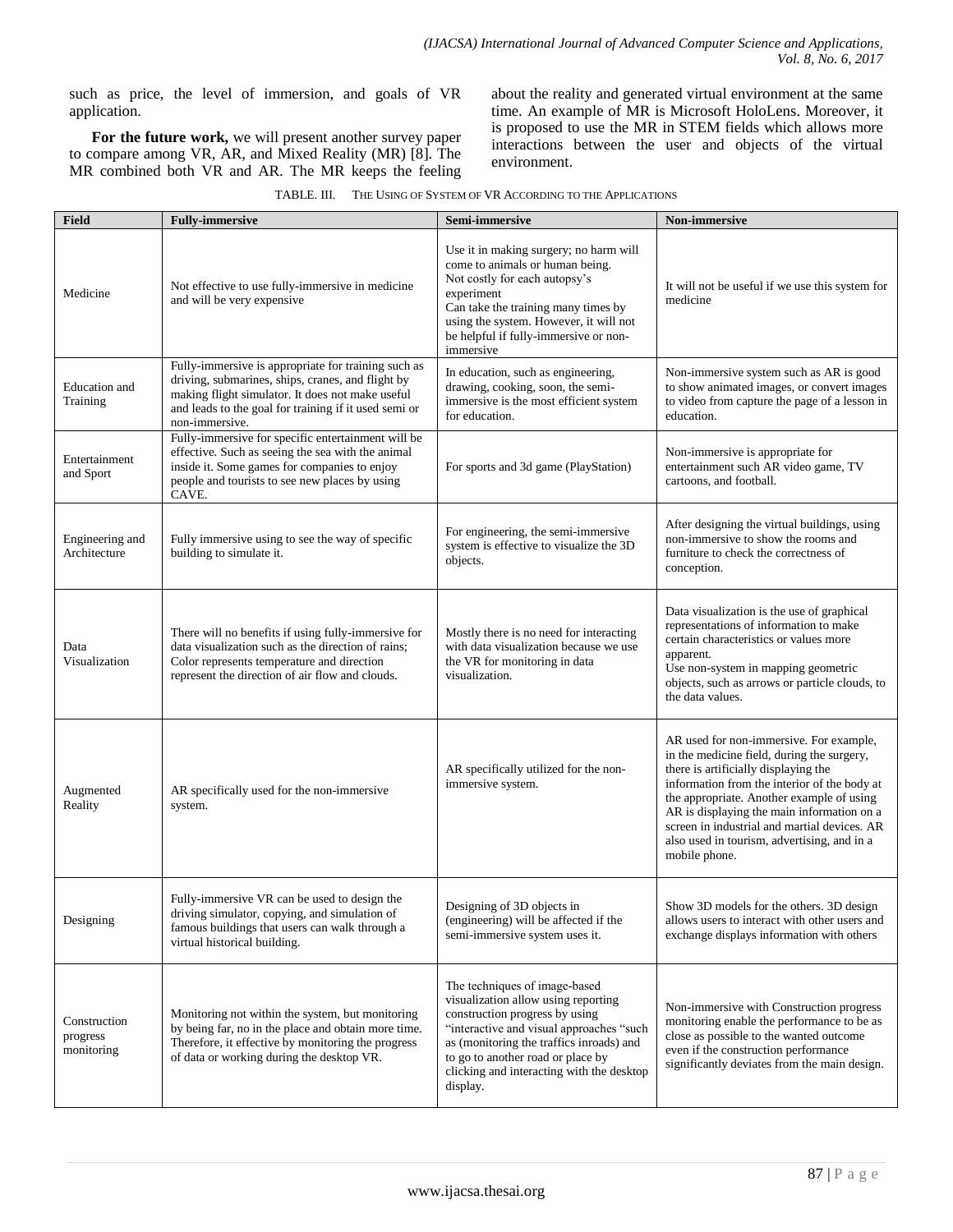#### **REFERENCES**

- [1] S. Jayaram, H. I. Connacher, and K. W. Lyons, "Virtual assembly using VR techniques," Computer-Aided Design, vol. 29, no. 8, pp. 575–584, 1997.
- [2] S. Borsci, G. Lawson, and S. Broome, "Empirical evidence, evaluation criteria and challenges for the effectiveness of virtual and mixed reality tools for training operators of car service maintenance," Computers in Industry, vol. 67, pp. 17–26, 2015.
- [3] S. Mandal, "Brief Introduction of VR & its Challenges," 2013.
- [4] J. C. Roberts, "On encouraging multiple views for visualization," in Information Visualization, 1998. Proceedings. 1998 IEEE Conference on, 1998, pp. 8–14.
- L. Rapanotti and J. G. Hall, "Design concerns in the engineering of virtual worlds for learning," Behaviour & Information Technology, vol. 30, no. 1, pp. 27–37, 2011.
- [6] J. T. Bell and H. S. Fogler, "The investigation and application of VR as an educational tool," in Proceedings of the American Society for Engineering Education, 1995.
- [7] A. Rodriguez, B. Rey, M. Clemente, M. Wrzesien, and M. Alcañiz, "Assessing brain activations associated with emotional regulation during VR mood induction procedures," Expert Systems with Applications, vol. 42, no. 3, pp. 1699–1709, 2015.
- [8] O. Bamodu and X. M. Ye, "VR and VR System Components," Advanced Materials Research, vol. 765, pp. 1169–1172, 2013.
- [9] J. Fox, D. Arena, and J. N. Bailenson, "VR: a survival guide for the social scientist," Journal of Media Psychology, vol. 21, no. 3, pp. 95– 113, 2009.
- [10] J. Novak-Marcincin, M. Kuzmiakova, and K. Al Beloushy, "VR TECHNOLOGIES AND VIRTUAL MANUFACTURING IN MANUFACTURING ENGINEERING.," Scientific Bulletin Series C: Fascicle Mechanics, Tribology, Machine Manufacturing Technology, vol. 23, no. 100, 2009.
- [11] T. Mazuryk and M. Gervautz, "VR-history, applications, technology and future," 1996.
- [12] J. Sharpe and R. Self, "Computers for Everyone," Computers for Everyone, vol. 1, no. 1, 2015.
- [13] O. Bimber and R. Raskar, Spatial augmented reality: merging real and virtual worlds. CRC Press, 2005.
- [14] F. Rebelo, E. Duarte, P. Noriega, and M. M. Soares, "24 VR in Consumer," Human Factors and Ergonomics in Consumer Product Design: Methods and Techniques, p. 381, 2011.
- [15] J. W. V. De Faria, E. G. Figueiredo, and M. J. Teixeira, "History of VR and its use in medicine," Revista de Medicina, vol. 93, no. 3, pp. 106– 114, 2015.
- [16] G. Welch, "VR History ." 2015.
- [17] M. Vafadar, "VR: Opportunities and Challenges," History of VR and its use in medicine, 2013.
- [18] P. L. Weiss, H. Sveistrup, D. Rand, and R. Kizony, "Video capture VR: A decade of rehabilitation assessment and intervention," Physical Therapy Reviews, vol. 14, no. 5, pp. 307–321, 2009.
- [19] S. S. Fisher, M. McGreevy, J. Humphries, and W. Robinett, "Virtual environment display system," in Proceedings of the 1986 workshop on Interactive 3D graphics, pp. 77–87, 1987.
- [20] Z. Zivkovic, "Optical-flow-driven gadgets for gaming user interface," in Entertainment Computing-ICEC 2004, Springer, pp. 90–100, 2004.
- [21] R. Hui-Zhen and L. Zong-Fa, "Application and Prospect of the VR Technology in College Ideological Education," in Intelligent Systems Design and Engineering Applications, 2013 Fourth International Conference on, pp. 125–128, 2013.
- [22] C. Cox, "The use of computer graphics and VR for visual impact assessments," 2003.
- [23] W. Jin, "VR technology in the design of the space environment research," in Control, Automation and Systems Engineering (CASE), 2011 International Conference on, 2011, pp. 1–4.
- [24] M. Mihelj, D. Novak, and S. Beguvs, VR Technology and Applications. Springer, 2014.
- [25] H. Son and C. Kim, "3D structural component recognition and modeling method using color and 3D data for construction progress monitoring, Automation in Construction, vol. 19, no. 7, pp. 844–854, 2010.
- [26] S. Roh, Z. Aziz, and F. Peña-Mora, "An object-based 3D walk-through model for interior construction progress monitoring," Automation in Construction, vol. 20, no. 1, pp. 66–75, 2011.
- [27] A. Z. Sampaio, "VR Technology Applied in Teaching and Research in Civil Engineering Education."
- [28] R. Birzina, A. Fernate, I. Luka, I. Maslo, and S. Surikova, "E-learning as a Challenge for Widening of Opportunities for Improvement of Students' Generic Competences," E-Learning and Digital Media, vol. 9, no. 2, pp. 130–142, 2012.
- [29] B. Whitworth, "The physical world as a VR," arXiv preprint arXiv:0801.0337, 2008.
- [30] A. Bierbaum and C. Just, "Software tools for VR application development," Course Notes for SIGGRAPH, vol. 98, 1998.
- [31] L. Daghestani, "The Design, Implementation and Evaluation of a Desktop VR for Teaching Numeracy Concepts via Virtual Manipulatives," 2013.
- [32] M. A. Muhanna, "VR and the CAVE: Taxonomy, interaction challenges and research directions," Journal of King Saud University-Computer and Information Sciences, 2015.
- [33] T. Sulbaran and N. C. Baker, "Enhancing engineering education through distributed VR," in Frontiers in Education Conference, 2000. FIE 2000. 30th Annual, vol. 2, p. S1D–13, 2000.
- [34] W. Cartwright and M. P. Peterson, Multimedia cartography. Springer, 2007.
- [35] P. Brey, "VR and computer simulation," The Handbook of Information and Computer Ethics, p. 361, 2008.
- [36] N. Sala, "Multimedia and VR in architecture and in engineering education," in Proceedings of the 2nd WSEAS/IASME International Conference on Educational Technologies, Bucharest, Romania, vol. 22, 2006.
- [37] J. Kaplan and N. Yankelovich, "Open Wonderland: an extensible virtual world architecture," Internet Computing, IEEE, vol. 15, no. 5, pp. 38– 45, 2011.
- [38] S. Sua, A. Chaudhary, B. Geveci, W. Sherman, H. Nieto, L. Francisco-Revilla, and others, "VR enabled scientific visualization workflow," in Everyday VR (WEVR), 2015 IEEE 1st Workshop on, pp. 29–32, 2015.
- [39] E. T. Solovey, J. Okerlund, C. Hoef, J. Davis, and O. Shaer, "Augmenting spatial skills with semi-immersive interactive desktop displays: do immersion cues matter?," in Proceedings of the 6th Augmented Human International Conference, pp. 53–60, 2015.
- [40] M. O. Onyesolu, I. Ezeani, and O. R. Okonkwo, A Survey of Some VR Tools and Resources. INTECH Open Access Publisher, 2012.
- [41] X. Fang, D. Zheng, H. He, and Z. Ni, "Data-driven heuristic dynamic programming with VR," Neurocomputing, 2015.
- [42] F. Ziwar and R. Elias, "VRML to WebGL Web-based converter application," in Engineering and Technology (ICET), International Conference on, 2014, pp. 1–6, 2014.
- [43] J. Martin-Gutierrez, M. Garcia-Dominguez, C. Roca Gonzalez, and M. M. Corredeguas, "Using different methodologies and technologies to training spatial skill in Engineering Graphic subjects," in Frontiers in Education Conference, 2013 IEEE, pp. 362–368, 2013.
- [44] J. ao A. onio M. P. Joaquim Armando Pires Jorge, "Direct Interactive 3D Modeling in a Semi-Immersive Environment," 2013.
- [45] G. Opriessnig, "User-defined mapping functions and collision detection to improve the user-friendliness of navigation in a VR environment," in Information Visualization, 2003. IV 2003. Proceedings. Seventh International Conference on, pp. 446–451, 2003.
- [46] J. Ma, H. Zhu, and J. Gong, "Study of navigation based on intelligent avatar with mobile VR," in Wireless, Mobile and Multimedia Networks, 2006 IET International Conference on, pp. 1–4, 2006.
- [47] T. D. Parsons, C. G. Courtney, M. E. Dawson, A. A. Rizzo, and B. J. Arizmendi, "Visuospatial processing and learning effects in VR based mental rotation and navigational tasks," in Engineering Psychology and